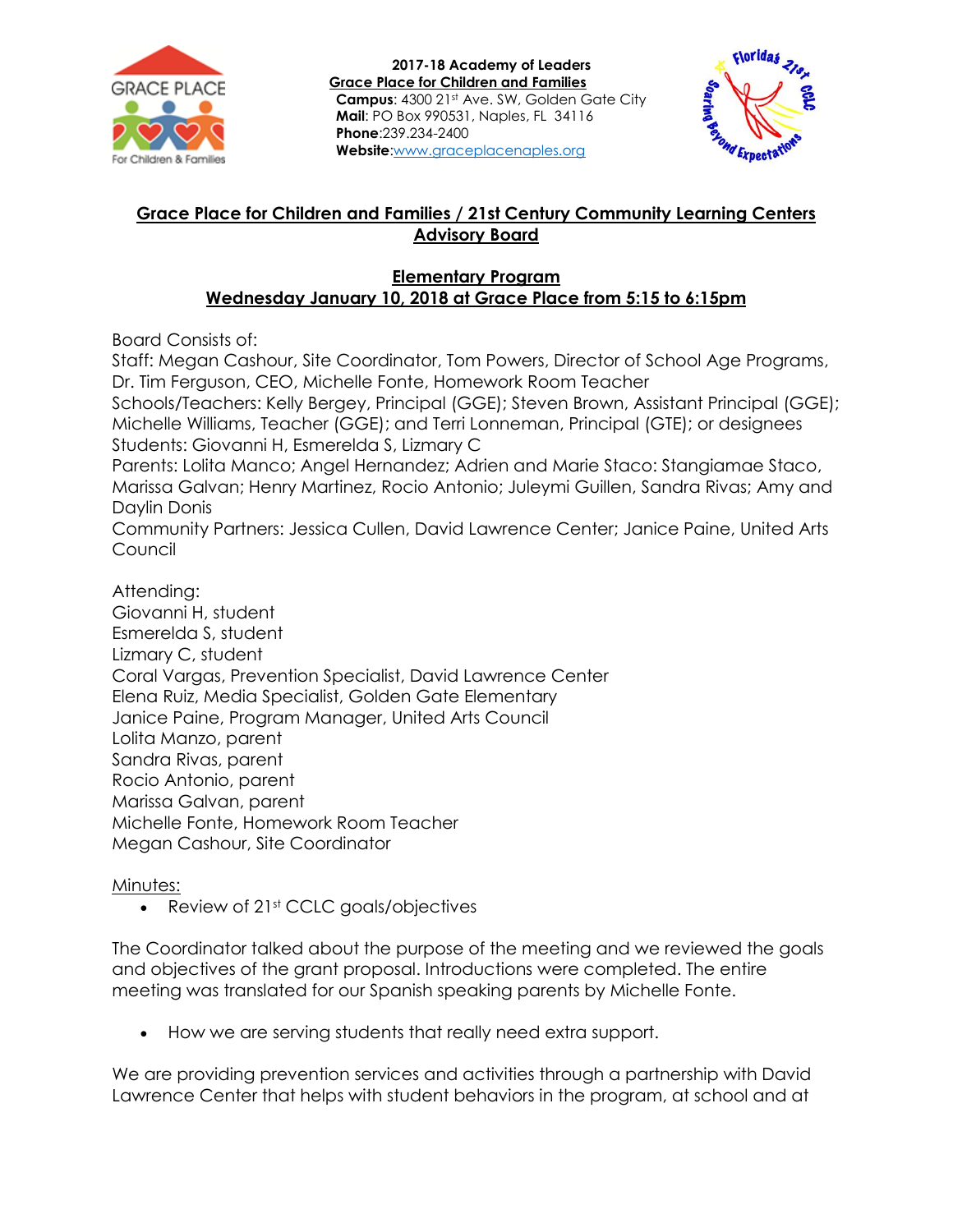

**2017-18 Academy of Leaders Grace Place for Children and Families Campus**: 4300 21st Ave. SW, Golden Gate City **Mail**: PO Box 990531, Naples, FL 34116 **Phone**:239.234-2400 **Website**[:www.graceplacenaples.org](http://www.graceplacenaples.org/)



home. Students benefit from having homework support from certified teachers and volunteers. Some students are on a good track academically, and this program keeps them on track. The program provides a safe place where students can socialize and practice healthy communication with adults and their peers. There is trusted staff here that help students reach their potential. In addition, we are in constant communication with the principals of both schools, Golden Gate and Golden Terrace Elementary regarding student needs. For our Homework Room, we have grouped students by need, and those students work with adult volunteers accordingly. Our Homework Room Toolbox contains academic games and flash cards, such as Scrabble, Zingo, and Banana-grams to keep students on track in reading and math.

How we can improve activities: academic and enrichment.

It is easy for partners to work with staff here. There is good communication between staff and the youth. We should consider more reward systems to support students who struggle with participation during activities and presentations. We should do more to orient partners and students to programming; it is important to frame the activities in a good way from the start so there is buy-in from all parties. We need to make sure that each and every student gets supported. We must make sure that staff and volunteers, especially the teen volunteers, stay on-task. Supervision and safety are paramount. The arts and personal enrichment are so important; these services are often pushed aside in favor of academics during the school day. We need to ensure that character development and arts enrichment continue to be strong in after school programming here. Academics are integrated into this special learning.

How we can improve communicating with partners and families.

We should make sure that partners are aware of resources. Leadership must be sure to communicate any schedule changes that happen during the year. Usually families and partners know schedule changes in advance with ample warning. Grace Place has done a good job with communicating with the schools—especially regarding logistics and scheduling. Parent communication has been solid; it is the responsibility of the parents to stay informed by asking questions and checking in with staff.

Community needs we should be aware of.

Staff should be sensitive to responding to news stories and media. Staff have witnessed younger students trying to sort out stories heard through media recently and may need help interpreting issues. For example, medicinal marijuana could still be harmful if it is abused. We need to be responsive and listening to our students. We may have an opportunity to offer prevention information. Our staff from David Lawrence Center has been a huge help in speaking with students and parents about these topics, with ageappropriate language. Parents have expressed their appreciation for the workshops that have been held regarding these issues.